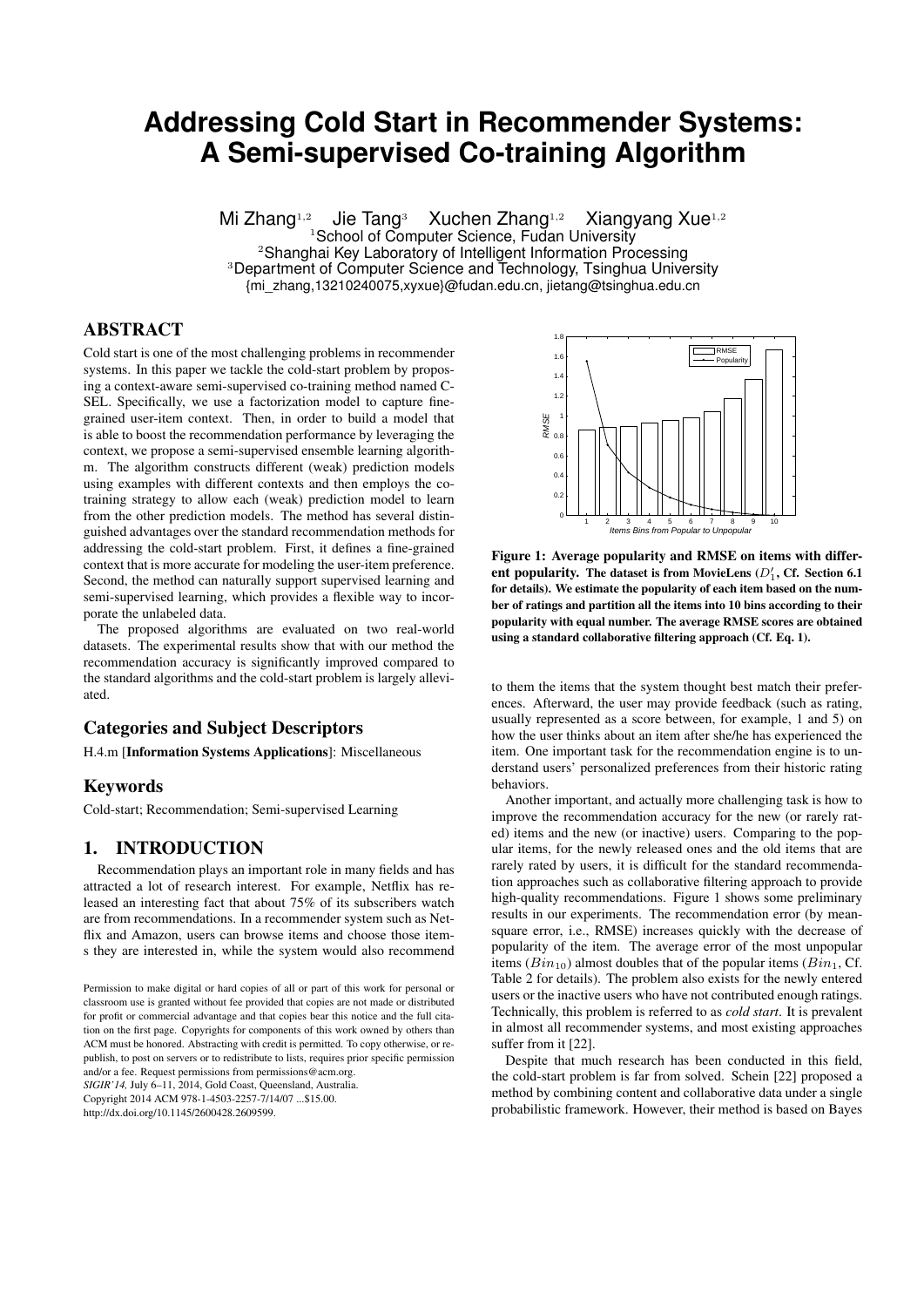classifier, which cannot accurately model the user's fine-grained preference. Lin et al. [17] addressed the cold-start problem for App recommendation. They use the social information from Twitter to help App recommendation. The method is effective for dealing with the problem as it introduces external social information for building the recommendation model. However, if we deepen the analysis, we can easily find that for building a practical and accurate recommendation model, the available (useful) information is usually from different sources. A single model would be ineffective in this sense. Thus the question is, how to build models using the information of different sources and, more importantly, how the different models can help each other? Besides, there are also some other challenges in the cold-start problem. For example, since the available labeled data from different sources is often limited, it is important to develop a semi-supervised learning method so as to leverage the unlabeled data.

Solution and Contributions. In this paper, we aim to conduct a systematical investigation to answer the above questions. In order to capture users' preferences, a fine-grained context-aware approach is proposed which incorporates additional sources of information about the users and items rather than users' rating information only. Furthermore, we propose a semi-supervised co-training method to build the recommendation model. The model not only is able to make use of unlabeled data to help learn the recommendation model, but also has the capacity to build different sub models based on different views (contexts). The built sub models are then combined by an ensemble method. This significantly alleviates the cold-start problem.

We evaluate the proposed model on a publicly available dataset, MovieLens. The results clearly demonstrate that our proposed method significantly outperforms alternative methods in solving the cold-start problem. The overall RSME is reduced by 3-4%, and for the cold-start users and items the prediction accuracy is improved up to  $10\%$  ( $p < 0.05$  with *t*-test). Beyond accurate recommendation performance, our method is also insensitive to parameter tuning as confirmed in the sensitivity analysis. Finally, we use several case studies as the anecdotal evidence to further demonstrate the effectiveness of our method. To summarize, contributions of this work include:

- *•* By providing an in-depth analysis about the existing algorithms, we propose a fine-grained modeling method to capture the user-item contexts;
- *•* We propose a semi-supervised co-training method named C-SEL to leverage the unlabeled examples. With the contextaware model given beforehand, CSEL is able to construct different regressors by incorporating different contexts, which ideally helps capture the data's characteristics from different views.
- *•* Our empirical study on real-world datasets validates the effectiveness of the proposed semi-supervised co-training algorithm.

Organization. Section 2 formulates the problem; Section 3 presents a fine-grained user-item context model; Section 4 describes the proposed semi-supervised co-training algorithm (C-SEL); Section 5 discusses related work; finally, Section 6 presents the experimental results and Section 7 concludes the work.

#### 2. OVERVIEW

Here we present required definitions and formulate the cold-start problem in recommender systems.

Let  $I$  be the set of items and  $U$  be the set of users in the system. We use  $r_{ui}$  to denote a rating that user  $u \in \mathcal{U}$  gives to the item *i* ∈ *I*, and use  $L = \{r_{ui}\}\subset I \times U$  to denote the set of all ratings. Further let  $U = \{x_{ui}\}$  denote all the unknown ratings, i.e., *U* = *I* × *U* − *L*. We use the notation |. To denote the cardinality of a set, for example *|L|* indicates the number of ratings in the set *L*. In addition, each user/item may have some attributes. For example, a user may have gender, age and other attributes and an item may be associated with multiple genres. In this work gender, age and occupation are referred to as the *context of users*, whereas genres are referred to as the *context of items*. The goal of the cold-start recommendation is to leverage all the available information to learn a recommendation function *f* so that we can predict the rating of user *u* for item *i*, i.e.,

$$
f((u,i)|L, U) \to r_{ui}
$$

Here in the definition, if the rating *rui* is already available, i.e.,  $r_{ui} \in L$ , the learning objective is to minimize the difference of the estimated rating and the real rating  $|\hat{r}_{ui} - r_{ui}|$ , otherwise the goal is to predict the most possible rating for  $x_{ui} \in U$  with high accuracy.

In the following, for an item  $i \in \mathcal{I}$  let  $d_i$  be  $i$ 's popularity, which is obtained by  $d_i = \frac{m_i}{m}$ , where  $m_i$  is the number of users who have rated *i* and *m* is the number of users in the recommender system. For a user  $u \in U$ , let  $d_u$  be  $u$ 's popularity, which is obtained by  $d_u = \frac{n_u}{n}$ , where  $n_u$  is the number of items rated by *u* and *n* is the total number of items.

## 2.1 Approach Overview

To deal with a general recommendation problem, we can consider the standard factorization algorithm [15] as a baseline model. It is a *model-based collaborative filtering* (CF) algorithm proposed by the winning team in the Netflix competition  $\frac{1}{1}$ , which is designed for improving the prediction accuracy of the Netflix movie recommender system. This algorithm can be regarded as a *state-of-the-art* algorithm. The model is defined as

$$
\hat{r}_{ui} = \mu + b_u + b_i + q_i^T p_u \tag{1}
$$

Here, the observed rating is factorized into four components: global average  $\mu$ , item bias  $b_i$ , user bias  $b_{\mu}$ , and user-item interaction  $q_i^T p_u$  that captures the user *u*'s personalize preference on item *i*. By minimizing the difference of the real ratings and the factorized ratings in the labeled training data, we can estimate the unknown parameters  $({b_u}, {b_i}, {q_i}, {q_i}, {p_u})$  in Eq. 1. This model is referred to as FactCF in the rest of the paper.

However, the standard CF approach cannot deal with the coldstart problem. As shown in Figure 1, the recommendation error increases quickly when directly applying the standard approach to unpopular items.

In this paper, we propose a novel semi-supervised co-training approach, i.e., CSEL, to address the cold-start problem. Specifically, at the high-level, the approach consists of two stages:

- *•* Context-aware factorization. We propose a fine-grained context model by adding in the contexts of users and items, specifically, the interactions between them into the model. The model is the basis to deal with the cold-start problem;
- *•* Semi-supervised Co-training. Based on the context modeling results, a semi-supervised learning framework is built for addressing the cold-start problem in recommender systems, where multiple models are constructed using different

<sup>1</sup> http://www.netflixprize.com/leaderboard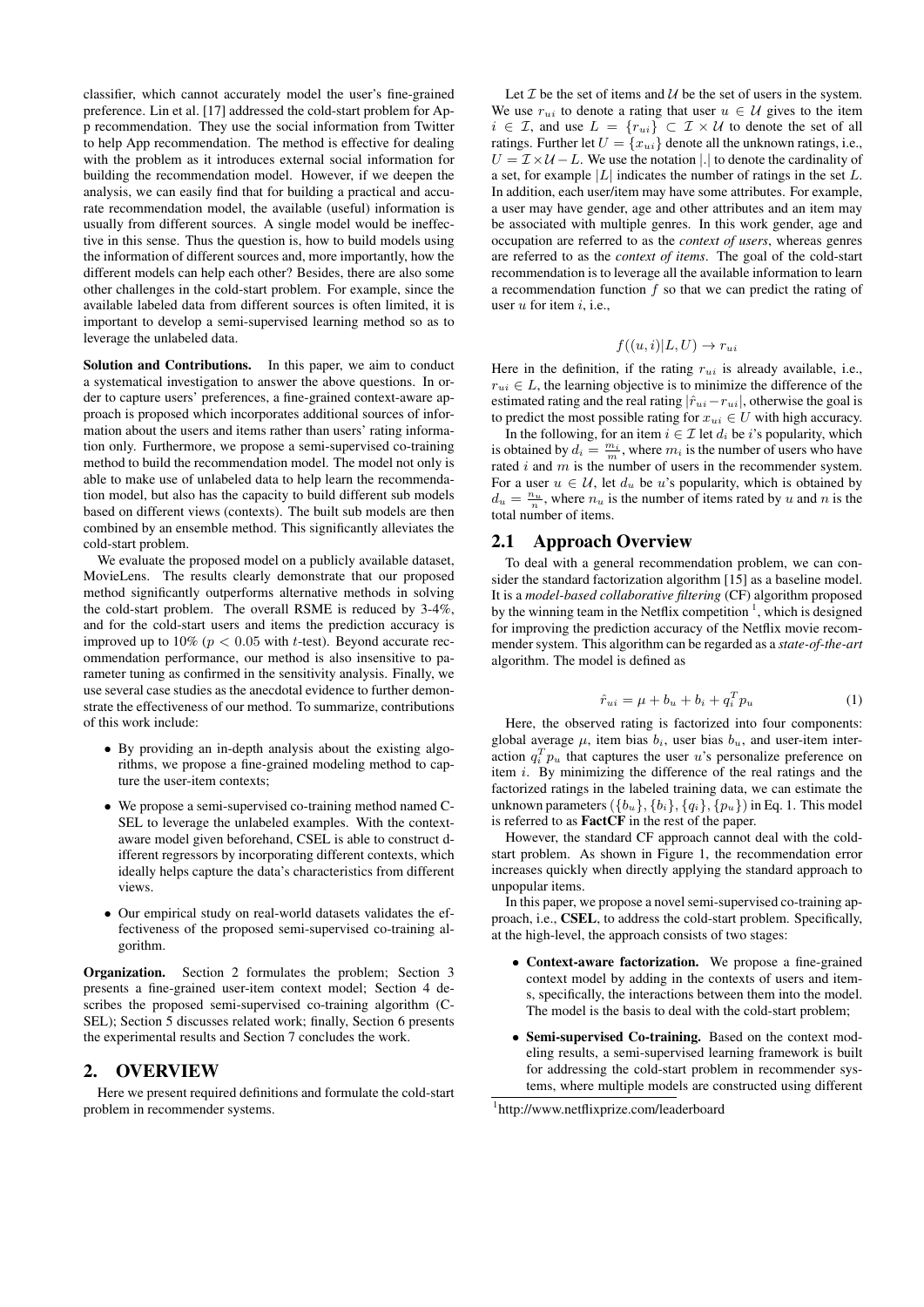information and then co-training is applied so that the learned models can help (teach) each other. This is the major technical contribution of this work. Besides the specific models used in this work, the proposed framework is very flexible and can accommodate any kind of models without any extra information.

#### 3. CONTEXT-AWARE FACTORIZATION

Often in a recommender system, many users supply very few ratings, making it difficult to reach general conclusions on their taste. One way to alleviate this problem is to incorporate additional sources of information, for example, recommender systems can use the attributes of the users and items to build a *context* of the user preference. Following this thread, we propose a context-aware factorization model by leveraging "more general" sources such as age and gender of a user, or the genres and tags of an item that are independent of ratings. Saying that they are "more general" than the ratings is in a sense that a rating is given by a specific user to a specific item, whereas these sources can be learned from all the users or items that share the same category. In this section, based on the FactCF algorithm given in Eq. 1 we propose a context-aware model that incorporates the context information into the model.

Here we start enhancing the model by letting item biases share components for items linked by the genres. For example, items in a certain genre may be rated somewhat higher than the average. We therefore add shared bias parameters to different items with a common information. The expanded model is as follows

$$
\hat{r}_{ui} = \mu + b_u + b_i + q_i^T p_u + \frac{1}{|genres(i)|} \sum_{g \in genres(i)} b_g, \quad (2)
$$

then the total bias associated with an item *i* sums both its own specific bias modifier *bi*, together with the mean bias associated with its genres  $\frac{1}{|genres(i)|} \sum_{g \in genes(i)} b_g$ . One could view these extensions as a gradual accumulation of the biases. For example, when modeling the bias of *i*, the start point is  $\frac{1}{|genres(i)|}$   $\sum_{g \in genres(i)} b_g$ , and then  $b_i$  adds a residual correction on the top of this start point. A similar method has been also used for music recommendations [7].

The second type of "general" information we incorporate into the model is the context (attributes) of users such as age and gender. For example, we can enhance Eq. 2 as follows:

$$
\hat{r}_{ui} = \mu + b_u + b_i + q_i^T p_u + \frac{\sum_{g \in genres(i)} b_g}{|geners(i)|} + b_a + b_o + b_s
$$
 (3)

where  $b_a$ ,  $b_o$  and  $b_s$  are the biases associated with the user's age, occupation and gender, respectively. Moreover, we propose mixing the user and item's contexts as below to obtain a further optimization:

$$
\hat{r}_{ui} = \mu + b_u + b_i + q_i^T p_u + \frac{\sum_{g \in genres(i)} b_{ug}}{|genres(i)|} + b_{ia} + b_{io} + b_{is} \tag{4}
$$

where  $b_{u}$ <sup>*,*</sup> $b_{ia}$ *,* $b_{io}$  and  $b_{is}$  are the parts mixing the contexts. Specifically,  $b_{uq}$  is user *u*'s bias in genre *g*, i.e.,  $b_{uq}$  catches *u*'s preference in *g*. We can use a stochastic gradient descent (SGD) algorithm to learn the parameters. Compared to  $b<sub>g</sub>$  that is independent of specific users, here *bug* is only updated when the current rating (in *L*) used for training is given by *u*. Likewise, *bia, bio* and *bis* are item *i*'s preferences by the users in the categories of *a, o* and

*s*, respectively, and they'll be updated in the learning process when the rating is associated with *i* and the users are in the corresponding categories.

Model Learning. By combining all the context information, we can define an objective function to learn the context model by minimizing the prediction errors over all the examples in *L*.

$$
\min_{p_*, q_*, b_*} \sum_{(u,i)\in K} (r_{ui} - \hat{r}_{ui})^2 + \lambda (||p_u||^2 + ||q_i||^2 + \sum b_*^2) \tag{5}
$$

where  $\hat{r}_{ui}$  can be any model defined in Eqs. 2-4;  $||\cdot||$  indicate the 2norm of the model parameters and  $\lambda$  is the regularization rate. The objective function can be solved by the stochastic gradient descent (SGD). SGD processes the training examples one-by-one, and update the model parameters corresponding to each example. More specifically, for training example *rui*, SGD lowers the squared prediction error  $e_{ui}^2 = (r_{ui} - \hat{r}_{ui})^2$  by updating each individual parameter *θ* by

$$
\Delta \theta = -\gamma \frac{\partial e_{ui}^2}{\partial \theta} - \lambda \theta = 2\gamma e_{ui} \frac{\partial \hat{r}_{ui}}{\partial \theta} - \lambda \theta
$$

where  $\gamma$  is the learning rate. Thus, the parameters are updated by moving in the opposite direction of the gradient, yielding:

$$
q_i \leftarrow q_i + \gamma \cdot (e_{ui} \cdot p_u - \lambda \cdot q_i)
$$

$$
p_u \leftarrow p_u + \gamma \cdot (e_{ui} \cdot q_i - \lambda \cdot p_u)
$$

$$
b_* \leftarrow b_* + \gamma \cdot (e_{ui} - \lambda \cdot b_*)
$$

For each type of learned parameter we set a distinct learning rate and regularization rate. This grants us the flexibility to tune learning rates such that, e.g., parameters that appear more often in a model are learned more slowly (and thus more accurately). Similarly, the various regularization coefficients allow assuming different scales for different types of parameters.

The model given by Eq. 4 turns out to provide a better performance than the other ones in terms of prediction accuracy therefore it is adopted in this work for the further optimization with semisupervised co-training.

#### 4. SEMI-SUPERVISED CO-TRAINING

Based on the learned contexts, we propose a semi-supervised co-training (CSEL) framework to deal with the cold-start problem in recommender systems. CSEL aims to build a semi-supervised learning process by assembling two models generated with the above context-aware model, in order to provide more accurate predictions. Specifically, CSEL consists of three major steps.

- Constructing multiple regressors. Since we are addressing a regression problem, the first step is to construct the two regressors, i.e.  $h_1$  and  $h_2$  from  $L$ , each of which is then refined with the unlabeled examples that are labeled by the latest version of their peer regressors.
- Co-Training. In the co-training, each regressor can learn from each other. More accurately, those examples with high confidences are selected for the regressor and being labeled (predicted) by it, and later to be used to "teach" the other regressors.
- Assembling the results. In the end the results obtained by the individual regressors are assembled to form the final solution.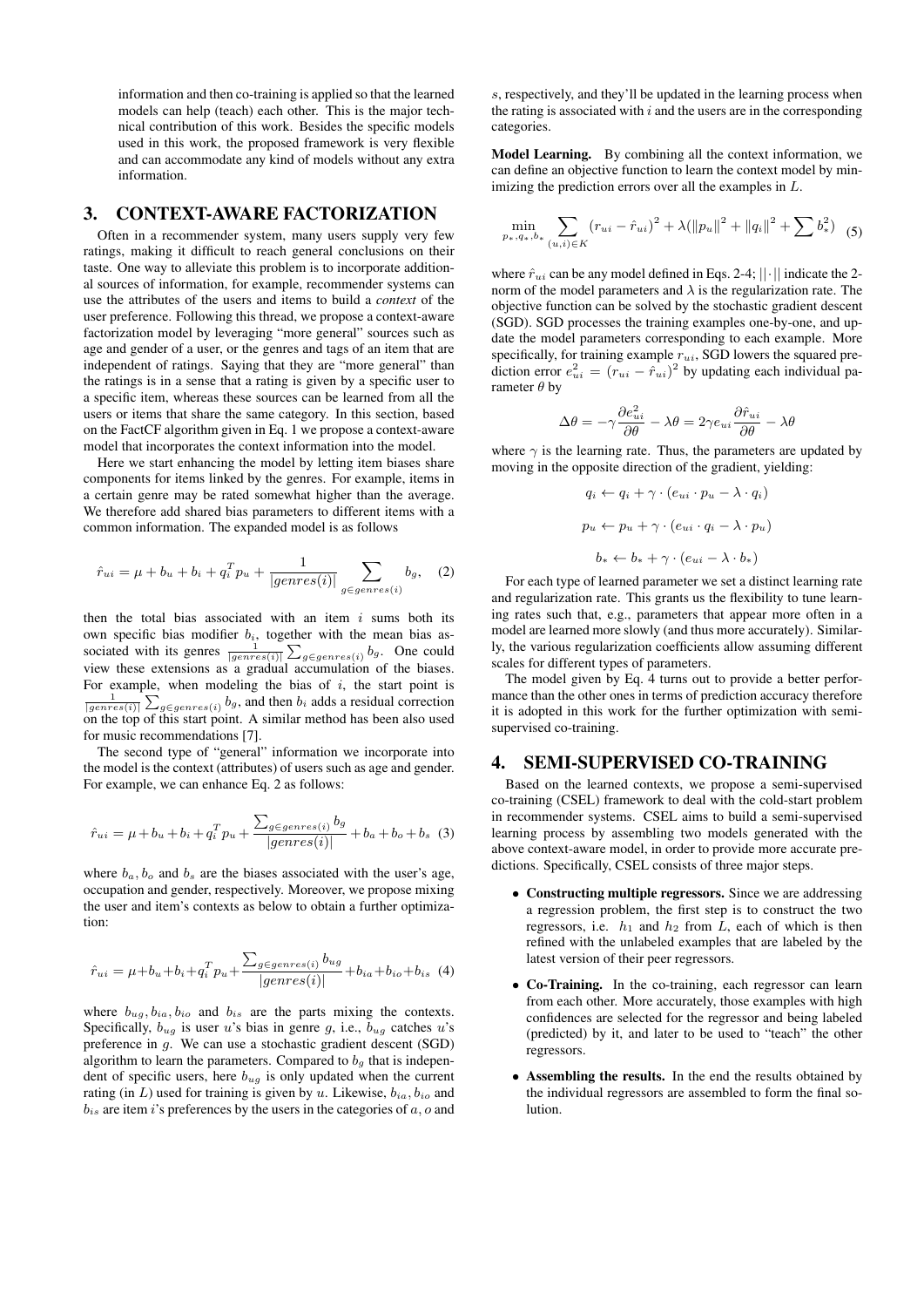Input: the training set *L* with labeled (rated) examples, and the unlabeled (not rated) example set *U*; **Output:** regressor  $h(u, i)$  for the rating prediction; Step 1: Construct multiple regressors; Generate the two regressors  $h_1$  and  $h_2$  by manipulating the training set  $(M_s)$  *or* manipulating the attributes  $(M_v$  in Section 4.1); Create a pool  $U'$  by randomly picking examples from  $U$ ; Initialize the teaching sets  $T_1 = \phi$ ;  $T_2 = \phi$ ; Step 2: Co-Training; repeat **for**  $j = 1$  *to* 2 **do** foreach  $x_{ui} \in U'$  do Obtain the confidence  $C_j(x_{ui})$  by Eq. 10:  $C_j(x_{ui}) = \frac{d_u^{(j)} \times d_i^{(j)} \times \prod_{c \in G, O, A, S} d_c^{(j)}}{\mathcal{N}}$  $\frac{c \in G, O, A, S^{-c}}{\mathcal{N}}$ end Select *N* examples to form  $T_j$  by the Roulette algorithm with the probability  $Pr(x_{ui}, j)$  given by Eq. 11:  $T_j \leftarrow \text{Roulette}(Pr(x_{ui}, j));$  $U' = U' - T_j$ ; end Teach the peer regressors:  $L_1 = L_1 \cup T_2$ ;  $L_2 = L_2 \cup T_1$ ; Update the two regressors:  $h_1 \leftarrow L_1; h_2 \leftarrow L_2;$ until *t rounds*; Step 3: Assembling the results (with the methods in Section 4.3);  $h(u, i) = Assemble(h_1(u, i), h_2(u, i)).$ Algorithm 1: Semi-supervised Co-Training (CSEL).

Algorithm 1 gives the algorithm framework. In the following more details will be given about the methods of constructing multiple regressors, constructing the teaching sets, and assembling. Note that in principle, the algorithm can be easily extended to accommodate multiple regressors (more than two). In this work, for the sake of simplicity we focus on two regressors.

#### 4.1 Constructing Multiple Regressors

Generally speaking, in order to generate different learners for ensemble, one way is to train the models with different examples by manipulating the training set, while the other way is to build up different views by manipulating the attributes [6], which are both adopted in this paper to generate multiple regressors for co-training.

Constructing Regressors by Manipulating the Training Set. A straightforward way of manipulating the training set is Bagging. In each run, Bagging presents the learning algorithm with a training set that consists of a sample of *k* training examples drawn randomly with replacement from the original training set. Such a training set is called a *bootstrap* replicate of the original training set.

In this work two subsets are generated with the Bagging method from the original training set, and two regressors are trained on the two different subsets, respectively, for the purpose of working collaboratively in the co-training process. The basic learner for generating the regressors could be the standard factorization model (Eq. 4), i.e.,

$$
h_1(u, i) = h_2(u, i) = \mu + b_u + b_i + q_i^T p_u
$$
  
+ 
$$
\frac{\sum_{g \in genres(i)} b_{ug}}{|gener(s)|} + b_{ia} + b_{io} + b_{is}
$$
 (6)

Some related work tries to use *diverse* regressors to reduce the negative influence of the newly labeled noisy data [30]. Our experiments also showed that a good diversity between the regressors indeed helps much in improving the performance of co-training. Thus it is an important condition for generating good combinations

of regressors. Intuitively the diversity between the two regressors generated in this way are coming from the different examples they are trained on, and can be evaluated by their difference on predictions. Moreover, another important condition to make a good ensemble is, the two regressors should be *sufficient* and *redundant*. Then being translated to this case, it means each training set should be sufficient for learning, respectively and the predictions made by the two individual regressors should be as accurate as possible.

However, the above two conditions, diversity and sufficiency, are contradictive to each other. That is, let the size of the two subsets generated with the Bagging method both be *k*, then with the original training set size fixed, when *k* is big, the overlap between the two subsets will be big as well, which will result in a small diversity between regressors. In the mean time the accuracy performance of individual regressors will be good with a big set of training examples. And vice versa when *k* is small. Thus in the experiments we need to find an appropriate value of *k* for the trade-off between these two criteria. This method is referred to as M*<sup>s</sup>* hereafter.

Constructing Regressors by Manipulating the Attributes. Another way to generate multiple regressors is to divide attributes into multiple *views*, such as

$$
h_1(u,i) = \mu + b_u + b_i + q_i^T p_u + \frac{1}{|genres(i)|} \sum_{g \in genres(i)} b_{ug} \quad (7)
$$

$$
h_2(u,i) = \mu + b_u + b_i + q_i^T p_u + b_{ia} + b_{io} + b_{is} \quad (8)
$$

The two regressors are both a part of the model given in Eq. 4. Unlike M*s*, here the regressors are both trained on the entire training set. To guarantee enough diversity between the constructed regressors, the contexts are separated, specifically, user-related contexts and item-related contexts are given to the different regressors. Further, in order to keep a good performance in terms of prediction accuracy (with respect to the sufficient condition) for the individual regressors, the common part,  $\mu + b_u + b_i + q_i^T p_u$ , is kept for both regressors. This method is referred to as M*<sup>v</sup>* hereafter.

Constructing Regressors by a Hybrid Method. As described above, M*<sup>s</sup>* is to train a same model on different subsets whereas M*<sup>v</sup>* is to construct different models and let them be trained on a single set. The hybrid method is to construct different regressors as well as training them on the different subsets of the attributes. Obviously, it will bring in more diversity between the regressors. The hybrid method is referred to as M*sv*.

#### 4.2 Semi-supervised Co-training

Now with the multiple regressors at hand, the task becomes how to co-train the different regressors. Specifically, we need to construct a "*teaching set*"  $T_j$  for each regressor  $j$  and use it to teach its peer (the other regressors). This is a key step for launching the semi-supervised learning (SSL). One challenge here is how to determine the criteria for selecting unlabeled examples from *U ′* so as to build the teaching set. The criteria we used in this work is the regressor's confidence. Every candidate example has a specific confidence value to reflect the probability of its prediction to be accurate. As given in the algorithm, before SSL processes a smaller set  $U' \subset U$  is drawn randomly from *U* because *U* could be huge.

Confidence for the FactCF Model. In many cases the user can benefit from observing the confidence scores [11], e.g. when the system reports a low confidence in a recommended item, the user may tend to further research the item before making a decision. However, not every regression algorithm can generate a confidence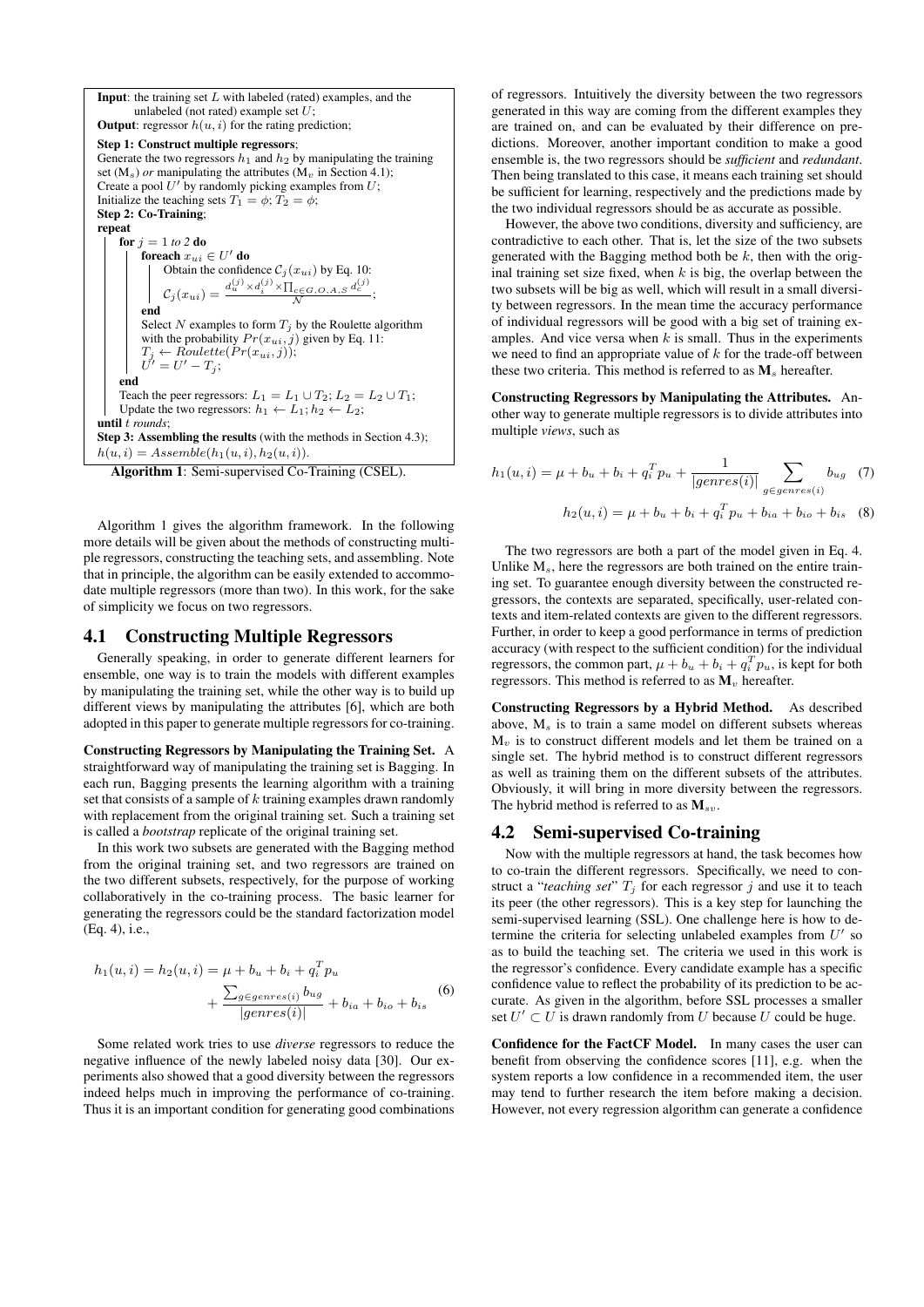by itself, like the factorization regressor this work is based on. Thus it is needed to design a confidence for it.

In [30] the authors proposed the predictive confidence estimation for the kNN regressors. The idea is that the most confidently labeled example of a regressor should decrease most the error of the regressor on the labeled example set, if it is utilized. However, it requires the example to be merged with the labeled data and re-train the model, and this process needs to be repeated for all candidate examples. Similarly, in [10] another confidence measure was proposed, again, for the kNN regressor. The idea is to calculate the conflicts level between the neighbors of the current item for the current user. However, the above two methods are both based on the *k* nearest neighbors of the current user and cannot be directly applied to our model. In the following we define a new confidence measure that suits our model.

Confidence in the recommendation can be defined as the system's trust in its recommendations or predictions [11]. As we have noted above, collaborative filtering recommenders tend to improve their accuracy as the amount of data over items/users grows. In fact, how well the factorization regressor works directly depends on the number of labeled examples (ratings) that is associated with each factor in the model. And the factors in the model pile up together to have an aggregate impact on the final results. Based on this idea, we propose a simple but effective definition for the confidence on a prediction made by regressor *j* for example *xui*:

$$
\mathcal{C}_j(x_{ui}) = \frac{d_u^{(j)} \times d_i^{(j)}}{\mathcal{N}} \tag{9}
$$

where  $N$  is the normalization term;  $d_u^{(j)}$  and  $d_i^{(j)}$  are the user  $u$  and item *i*'s popularities associated with regressor *j*.

The idea is, the more chances (times) a factor gets to be updated during the training process, the more confident it is with the predictions being made with it. The rating number that is associated with the user-related factors  $b_u$  and  $p_u$  in the model is expressed by  $d<sub>u</sub>$ , while the rating number that is associated with the item-related factors  $b_i$  and  $q_i$  is expressed by  $d_i$ . Here the assumption is that the effects of the parameters are accumulative.

Confidence for the Context-aware Models. With the similar idea the confidence for the context-aware models is defined as below:

$$
C_j(x_{ui}) = \frac{d_u^{(j)} \times d_i^{(j)} \times \prod_{c \in G, O, A, S} d_c^{(j)}}{\mathcal{N}}
$$
(10)

where *c* stands for the general information including genre, age, gender, occupation, etc.; *d<sup>c</sup>* represents the fraction of items that fall in a certain category *c*. For example,  $d_{g_1}$  is the fraction of items that fall in the genre "Fictions",  $d_{g_2}$  is the fraction of items that fall in the genre "Actions", etc., with  $G = \{g_1, \ldots, g_{18}\}\$  (there are 18 genres in the MovieLens dataset). Likewise, *da*, *ds*, *do*, are associated with the categories of  $A = \{a_1, ..., a_7\}$  (the entire range of age is divided into 7 intervals),  $S = \{male, female\}$  and  $O = \{o_1, ..., o_{20}\}\$  (20 kinds of occupations), respectively, can be obtained in the same way.

Specifically, for the model with the item-view, i.e.,  $h_1$  in Eq. 7, the confidence for  $x_{ui}$  is  $C_1(x_{ui}) = d_u^{(1)} \times d_i^{(1)} \times \bar{d}_{gk}$ , where  $\bar{d}_{g_k} = \frac{1}{|genres(i)|} \sum_{g_k \in genres(i)} d_{g_k}$  and  $|genres(i)|$  is the number of genres *i* belongs to. On the other hand, for the model with the user-view, i.e.,  $h_2$  in Eq. 8, the confidence is  $C_2(x_{ui}) = d_u^{(2)} \times d_i^{(2)} \times d_a \times d_s \times d_o$ . This way the confidence depends on the view applied by the model.

With this definition, the two regressors (given by Eq. 6) being trained on different sample sets (M*s*) will naturally have different  $d_u, d_i$  and  $d_c$ . E.g., for a user  $u$ , its  $d_u^{(1)}$  for  $h_1$  is the rating numbers of *u* being divided into the first sub-set, while its  $d_u^{(2)}$  for  $h_2$  is the rating numbers of *u* being divided into the second sub-set, and *d<sup>i</sup>* likewise. Therefore, it will result in two different confidence values for these two models.

Note that in this work the confidence value of a prediction,  $C_i(x_{ui})$ , is for selecting examples within a single model *j*, in order to steer the process of semi-supervised learning. Hence they are not comparable between different models. For the same reason the normalization part  $N$  is a constant within a model and thus can be omitted.

Constructing and Co-training with the Teaching Set. For each regressor *j*, when constructing the "teaching set"  $T_i$  with  $C_i(x_{ui})$ , to avoid focusing on the examples that are associated with the most popular users and items that have relatively high  $d_u^{(j)}$  and  $d_i^{(j)}$ , rather than directly selecting the examples with the highest confidence, we obtain a probability for each candidate example based on  $C_i(x_{ui})$  and select with the Roulette algorithm [1]. Specifically, the probability given to an example  $x_{ui}$  is calculated by:

$$
Pr(x_{ui}, j) = \frac{\mathcal{C}_j(x_{ui})}{\sum_{x_k \in U'} \mathcal{C}_j(x_k)}
$$
(11)

What's noteworthy is, in the experiments we found that simply selecting examples with  $Pr(x_{ui}, j)$  sometimes cannot guarantee the performance. Moreover, we observed that a big diversity between the outputs of the two regressors is important for the optimization. The experiments show that for the selected examples, if the difference between the predictions made for them is not big enough the teaching effect can be trivial. This is consistent with the conclusion in [20] where the authors emphasize the diversity between the two learners are important. To guarantee a progress in SSL we propose to apply an extra condition in the teaching set selection. That is, only those examples with a big difference between the predictions made by the two regressors are selected. Specifically, when an example  $x_{ui}$  is drawn from U' with  $Pr(x_{ui}, j)$ , its predictions made by the two regressors are compared to a threshold  $\tau$ . If the difference between them is bigger than  $\tau$  then  $x_{ui}$  is put into  $T_i$ , otherwise it is discarded.

Next, the examples in the teaching set are labeled with the predictions made by the current regressor, likewise for its peer regressor. Note again that for the sake of diversity the teaching sets for the two regressors should be exclusive.

At last the regressors are updated (re-trained) with these new labeled data. In this way the unlabeled data are incorporated into the learning process. According to the results given in the experiments, by incorporating the unlabeled data the CSEL strategy provides a significant boost on the system performance. This process of constructing the teaching sets and co-training will be repeated for *t* iterations in the algorithm.

#### 4.3 Assembling the Results

The final step of the algorithm is to assemble the results of the regressors after the optimization by SSL. A straightforward method is to take the average, i.e.,

$$
h(u,i) = \frac{1}{l} \sum_{j=1..l} h_j(u,i)
$$
 (12)

where *l* is the number of regressors being assembled. In our case, to assemble results from two regressors it is  $h(u, i) = \frac{1}{2}[h_1(u, i) +$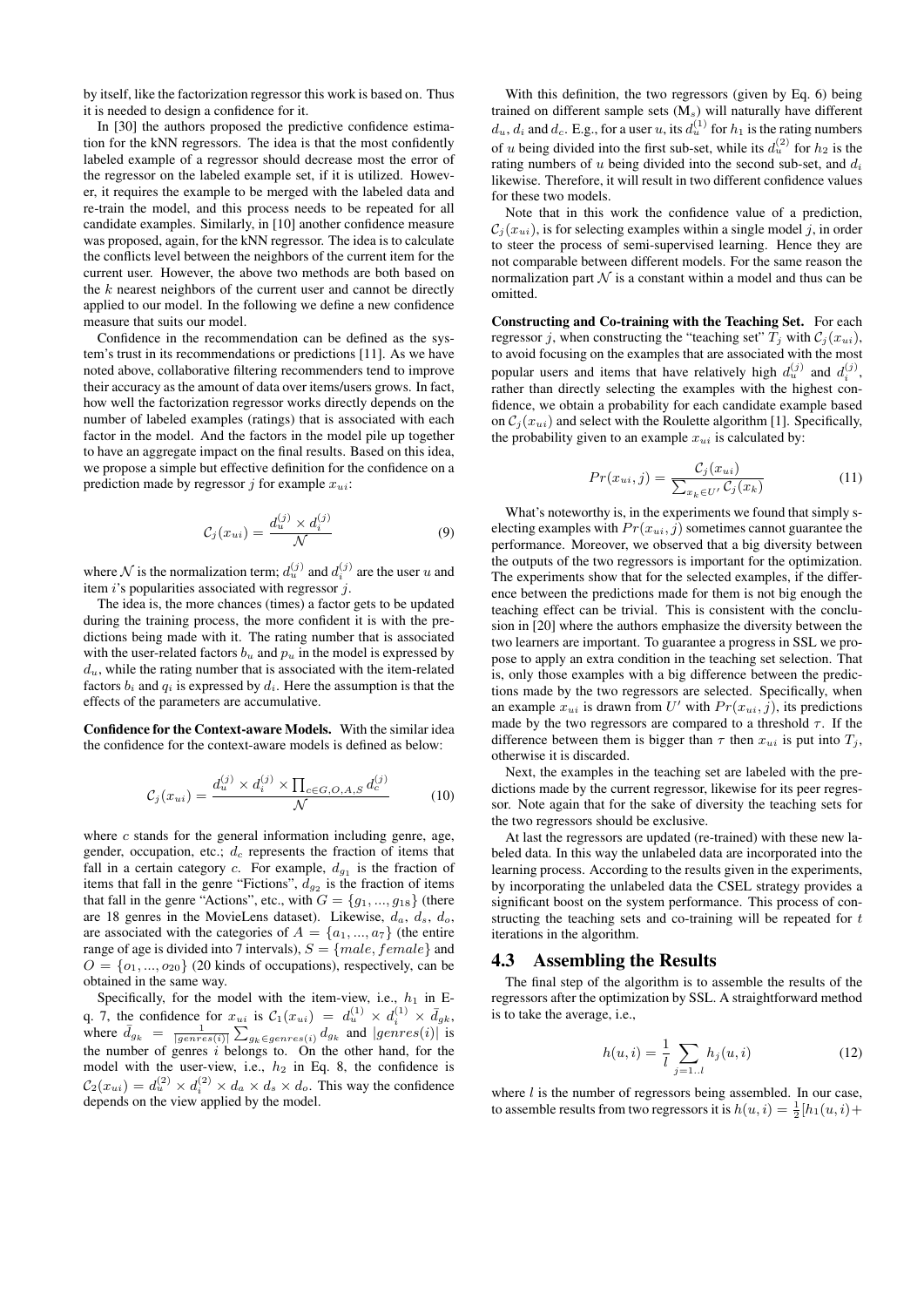$h_2(u, i)$ . However, this method does not consider the confidence of the different regressors. To deal with this problem, we assemble the results by a weighted vote of the individual regressors. Here the confidence can be used as the weights of assembling, i.e.,

$$
h(u,i) = \sum_{j=1..l} \frac{\mathcal{C}_j(x_{ui})}{\sum_{k=1..l} \mathcal{C}_k(x_{ui})} h_j(u,i)
$$
(13)

Another option is to weight the regressors by  $\omega_i$  that corresponds to regressor *j*'s accuracy in the training set:  $h(u, i)$  =  $\sum_{j=1...l} \omega_j h_j(u,i).$ It is trained with the loss function  $\arg \min_{\omega_j} \sum_j \sum_{r_k \in L} (\omega_j h_j(u_k, i_k) - r_k)^2$  and addressed by linear regression. However, this method requires the model to be trained on all the labeled examples again and in the end it did not yield a better performance in our experiments. Some other options can also be adopted such as selecting the regressor *h*<sup>*j*</sup> with the minimum errors in the training set, i.e., *h*(*u, i*) ←  $\arg \min_j \sum_{r_k \in L} (h_j(u_k, i_k) - r_k)^2$ , where  $r_k$  is a labeled example in *L* that is associated with  $u_k$  and  $i_k$ . This method also turned out to fail at providing the optimal results in our experiments.

Note that these ensemble methods can either be applied right after the training of individual models without semi-supervised learning, or after the semi-supervised learning. The former way makes use of the labeled data only, while the latter one makes use of both labeled and unlabeled data.

Moreover, the ensemble results can be used in different ways. That is, in each iteration the ensemble of the two newest regressors' predictions is obtained and used to label the examples in the teaching sets, rather than using their own predictions as described before. The reason is, firstly, according to our experiments the ensemble predictions always performs better than the individual results, which promises a bigger improvement for the algorithm; Secondly, since selecting the examples with high confidences only means the current regressor is more confident about them than the other examples, it does not say anything about its peer, which means if the original prediction is actually better noises will be brought into the peer regressors.

## 5. RELATED WORK

Cold-start is a problem common to most recommender systems due to the fact that users typically rate only a small proportion of the available items [21], and it is more extreme to those users or items newly added to the system since they may have no ratings at all [22]. A common solution for these problems is to fill the missing ratings with default values [5], such as the middle value of the rating range, and the average user or item rating. A more reliable approach is to use content information to fill out the missing ratings [4, 18]. For instance, the missing ratings can be provided by autonomous agents called filterbots [9], that act as ordinary users of the system and rate items based on some specific characteristics of their content. The content similarity can also be used "instead of" or "in addition to" rating correlation similarity to find the nearestneighbors employed in the predictions [16, 23]. From a broader viewpoint, our problem is also related to the recommendation problem, which has been intensively studied in various situations such as collaborative recommendation [13] and cross-domain recommendation [26]. However, the cold-start problem is still largely unsolved.

Dimensionality reduction methods [2, 8, 14, 25] address the problems of limited coverage and sparsity by projecting users and items into a reduced latent space that captures their most salient features. There are also some more recent work that proposed some

new methods to tackle the cold-start problem in different applications such as [17, 19, 24, 29]. Work [19] tries to address the coldstart problem as a ranking task by proposing a pairwise preference regression model and thus minimizing the distance between the real rank of the items and the estimated one for each user. Work [29] follows the idea of progressively querying user responses through an initial interview process. [24] is based on an interview process, too, by proposing an algorithm that learns to conduct the interview process guided by a decision tree with multiple questions at each split. [17] aims to recommend apps to the Twitter users by applying latent Dirichlet allocation to generate latent groups based on the users' followers, in order to overcome the difficulty of cold-start app recommendation. Unlike the above work that addresses the cold-start problem in some specific applications with specific extra sources, our work possesses more generosity. The framework for the CSEL algorithm proposed in this work can basically accommodate any kind of regressors without any extra information required.

The semi-supervised learning algorithm adopted in this paper falls in the category of disagreement-based SSL [31]. This line of research started from Blum and Mitchell's work [3]. Disagreementbased semi-supervised learning is an interesting paradigm, where multiple learners are trained for the task and the disagreements among the learners are exploited during the semi-supervised learning process. However, little work has been done making use of the semi-supervised techniques in the literature of recommender systems although it is a natural way to solve these problems. Following this line of research we propose a semi-supervised learning algorithm specifically designed for the factorization regressors that outperforms the standard algorithm in both the overall system performance and providing high quality recommendations for the users and items that suffer from the cold-start problem.

## 6. EVALUATION

## 6.1 Experimental Setup

Datasets. We evaluate our methods on a public available dataset, MovieLens, consisting of 100*,* 000 ratings (1-5) from 943 users on 1*,* 682 movies. In the experiments, the algorithms are performed at two stages of the system. The first stage is the early stage, i.e., when the system has run for 3 month. 50*,* 000 ratings are collected given by 489 users to 1*,* 466 items. The second stage is the late stage with the entire dataset collected during 7 months. The datasets at these two stages are referred to as  $D_1$  and  $D_2$ , respectively.

The proposed methods are also evaluated on a different version of MovieLens dataset consisting of 1*,* 000*,* 000 ratings provided by 6*,* 040 users for 3*,* 900 movies. The experiments are performed on two stages of it as well. The first stage is when the system has run for 3 months, by this time 200*,* 000 ratings are collected for 3*,* 266 items given by 1429 users. The second stage is again the full dataset collected in 34 months. They are referred to as  $D'_1$  and  $D'_2$  for this larger version MovieLens, respectively. The reason we did not do the evaluations on the Netflix dataset is, it only provides the ratings without any attributes or context information about users or items, which makes it impossible to perform the context-aware algorithm and the CSEL method by manipulating the attributes  $(M_v)$  proposed in this work.

Besides the historical ratings MovieLens datasets also provides some context information, including 19/18 genres associated with items (movies) and age, occupation and gender associated with users. Gender is denoted by "M" for male and "F" for female, age is given from 7 ranges and there are 20 types of occupations.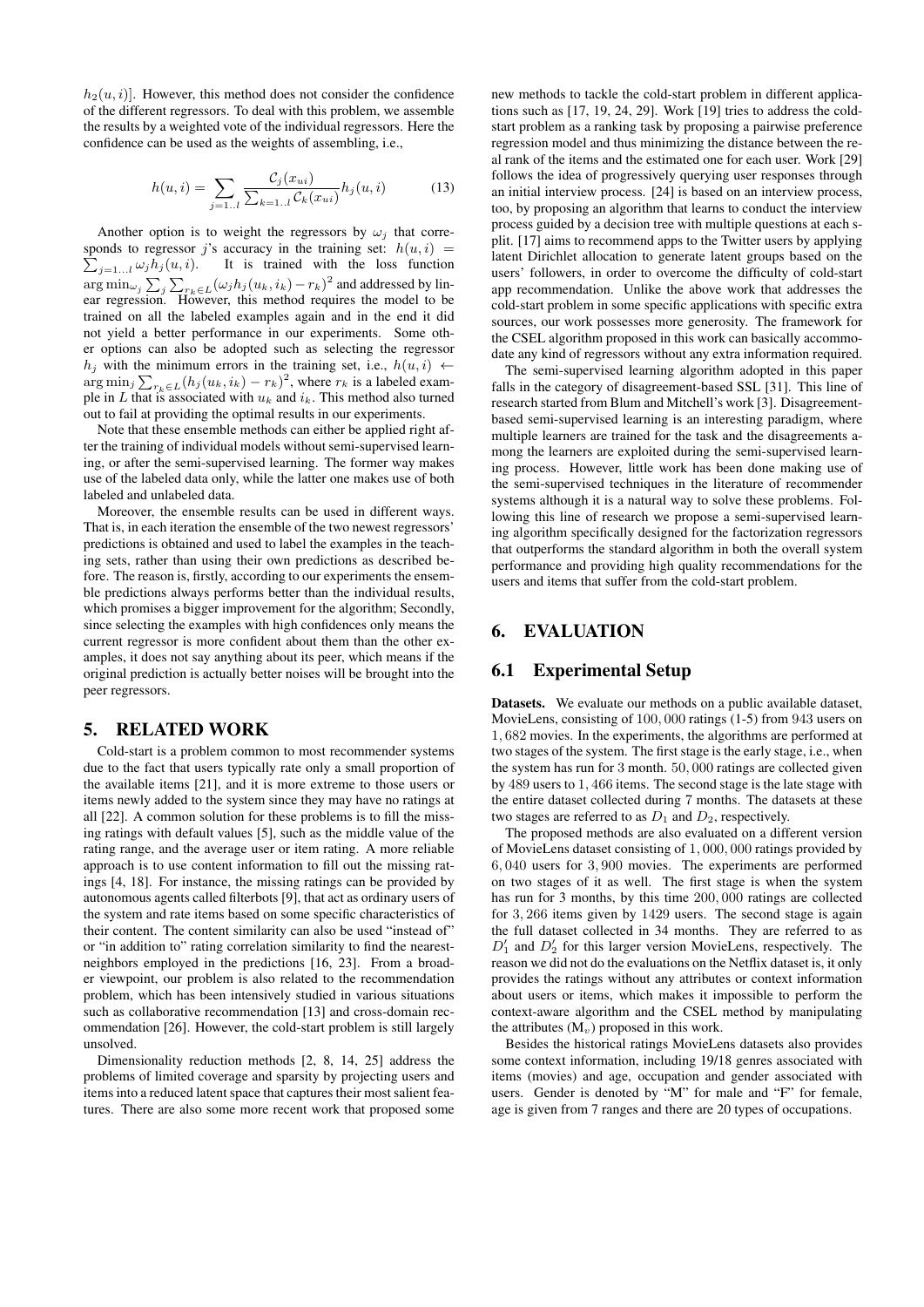In the evaluation, the available ratings were split into train, validation and test sets such that 10% ratings of each user were placed in the test set, another 10% were used in the validation set, and the rest were placed in the training set. The validation dataset is used for early termination and for setting meta-parameters, then we fixed the meta-parameters and re-built our final model using both the train and validation sets. The results on the test set are reported.

Comparison Algorithms. We compare the following algorithms.

- *•* FactCF: the factorization-based collaborative filtering algorithm given by Eq. 1 [15];
- *•* UB k-NN and IB k-NN: the user-based and item-based *k*nearest neighbor collaborative filtering algorithms;
- *•* Context: the context-aware model we propose in Section 3, given by Eq. 4;
- *•* Ensemble*<sup>s</sup>* and Ensemble*v*: directly assembling the results of  $h_1$  and  $h_2$  generated by manipulating the training set  $(M<sub>s</sub>)$  and manipulating the attributes  $(M<sub>v</sub>$  in Section 4.1), respectively. Among the options of ensemble method in Section 4.3, the weighted method in Eq. 13 gives a slightly better result than the other ones and thus being adopted.
- *•* CSEL*s*, CSEL*<sup>v</sup>* and CSEL*sv*: the semi-supervised cotraining algorithms using the  $h_1$  and  $h_2$  generated by  $M_s$ , M*<sup>v</sup>* and M*sv* (Cf. Section 4.1), respectively.

Besides the state-of-the-art FactCF algorithm we also use another standard algorithm, k-NN, to serve as a baseline. Two kinds of k-NN algorithms are implemented and compared to our methods. With user-based k-NN, to provide a prediction for  $x_{ui}$ , the  $k$  nearest neighbors of *u* who have also rated *i* are selected according to their similarities to *u*, and the prediction is made by taking the weighted average of their ratings. With item-based k-NN, the *k* nearest neighbors of *i* that have also been rated *u* are selected to form the prediction. Note that as another standard recommendation approach, the *content-based* algorithm has a different task from ours and thus not considered in this work. It aims to provide top-*N* recommendations with the best content similarities to the user, rather than providing predictions.

When training the models we mainly tuned the parameters manually and sometimes resorted to an automatic parameter tuner (APT) to find the best constants (learning rates, regularization, and log basis). Specifically, we were using APT2, which is described in [27]. All the algorithms are performed with 10-fold cross-validations.

Evaluation Measures. The quality of the results is measured by the root mean squared error of the predictions:

$$
RMSE = \sqrt{\sum_{(u,i) \in TestSet} \frac{(r_{ui} - \hat{r}_{ui})^2}{|TestSet|}}
$$

where  $r_{ui}$  is the real rating and  $\hat{r}_{ui}$  is the rating estimated by a recommendation model.

## 6.2 Results

The overall performance on the four datasets are given in Table 1. The CSEL methods outperform both k-NN and FactCF algorithms in terms of the overall RMSE. Specifically, compared to FactCF the prediction accuracy averaged on all the test examples is improved by 3.4% on  $D_1$ , 3.6% on  $D_2$ , 3.2% on  $D'_1$  and 3% on  $D'_2$  respectively, with CSEL*<sup>v</sup>* performing the best among the methods. An

Table 1: The overall RMSE Performance on the Four Datasets.

| Models                | $D_1$  | $D_2$  | D'.    | D',    |
|-----------------------|--------|--------|--------|--------|
| UB k-NN               | 1.0250 | 1.0267 | 1.0224 | 0.9522 |
| IB k-NN               | 1.0733 | 1.0756 | 1.0709 | 1.0143 |
| FactCF                | 0.9310 | 0.9300 | 0.9260 | 0.8590 |
| Context               | 0.9164 | 0.9180 | 0.9140 | 0.8500 |
| Ensemble.             | 0.9174 | 0.9170 | 0.9156 | 0.8490 |
| Ensemble <sub>v</sub> | 0.9131 | 0.9153 | 0.9130 | 0.8452 |
| CSEL <sub>s</sub>     | 0.9013 | 0.9061 | 0.9022 | 0.8375 |
| $CSEL_{v}$            | 0.8987 | 0.8966 | 0.8963 | 0.8334 |
| $CSEL_{sv}$           | 0.9012 | 0.9020 | 0.9000 | 0.8355 |

unexpected result is that the hybrid method CSEL*sv* does not outperform CSEL*v*. It is because the double splitting, i.e., on both the training set and views, leads to a bigger diversity (see Table 4) as well as worse accuracy for the regressors. As expected, FactCF outperforms k-NN on the overall performance by exploiting the latent factors. We tried different values of  $k$  from 10 to 100,  $k = 20$  gives the best results. CSEL presents a much bigger advantage over the k-NN algorithms, i.e., 12% over UB and 16% over IB. The optimal solution is obtained by the CSEL*<sup>v</sup>* for all datasets.

Cold-start Performance. Except for the overall RMSE performance, we also present the recommendation performance according to the popularity of items. Specifically, we estimate the popularity of each item based on the number of ratings and partition all the items into 10 bins according to their popularity with equal number, the average RMSE scores are obtained for each bin. The results on these 10 bins over dataset *D*<sup>2</sup> are depicted in Table 2 corresponding to  $Bin_i^{(1)}$  through  $Bin_i^{(10)}$ . Likewise, all the users are partitioned into 10 bins, the average RMSE scores are reported for each bin, corresponding to  $Bin<sub>u</sub><sup>(1)</sup>$  through  $Bin<sub>u</sub><sup>(10)</sup>$  in the table. The average rating number in each bin is given, too. With the users and items being grouped by their popularity we can observe how well the cold-start problem is solved. For the presented results, the differences between the algorithms are statistically significant  $(p < 0.05$  with *t*-test). Due to space limitation, we do not list results on all the datasets, as according to the experimental results the behaviors of the algorithms on the four datasets  $(D_1, D_2, D'_1, \text{ and})$  $D'_2$ ) turned out to be similar with each other.

Table 2 demonstrates how well the cold-start problem can be addressed by the proposed CSEL algorithm. The performance of the k-NN algorithms shows again that the cold-start problem is common to all kinds of recommendation algorithms, i.e., the items and users with less ratings receive less accurate predictions. The reason is that the effectiveness of the k-NN collaborative filtering recommendation algorithms depends on the availability of sets of users/items with similar preferences [12]. Compared to the baseline algorithms, CSEL successfully tackles the cold-start problem by largely improving the performance of the unpopular bins. Again, CSEL*<sup>v</sup>* provides the best results, compared to FactCF, RMSE drops up to 8.3% for the most unpopular user bins and 10.1% for the most unpopular item bins. Compared to UB k-NN, it drops up to 13.5% for the most unpopular user bins and 22.3% for the most unpopular item bins, respectively.

#### 6.3 Analysis and Discussions

We further evaluate how the different components (contextaware factorization, ensemble methods, etc.) contribute in the proposed algorithm framework. In the following the performance of the proposed context-aware model and ensemble methods are given, and the results of CSEL are further analyzed.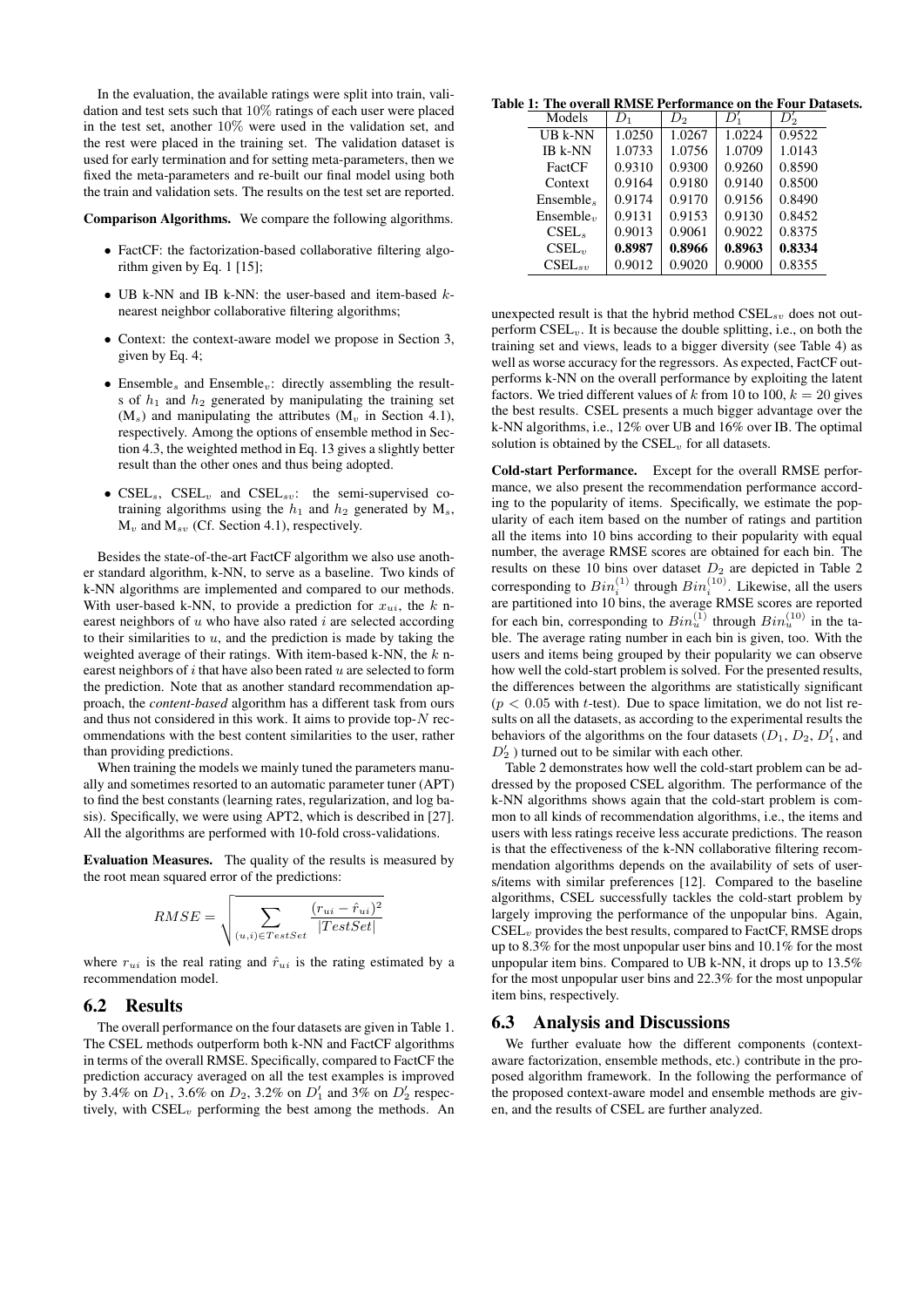| $Bin_u^{(7)}$<br>$Bin_u^{(8)}$<br>$Bin_u^{(9)}$<br>$Bin_u^{(2)}$<br>$Bin_u^{(3)}$<br>$Bin_u^{(5)}$<br>$Bin_u^{(4)}$<br>$Bin_u^{(6)}$<br>$Bin_u^{(1)}$<br>$D_2$<br><b>Total RMSE</b><br>77<br>57<br>33<br>21<br>Rating $#$<br>340<br>207<br>148<br>44<br>26<br>106 (AVG#)<br>110<br>0.9816<br>0.9939<br>1.0292<br>1.1043<br>1.1145<br>1.1381<br>1.1694<br><b>UB k-NN</b><br>1.0191<br>1.0696<br>1.0739<br>1.0267<br>1.0470<br>1.0536<br>1.0729<br>1.1041<br>1.1245<br>1.1396<br>1.1446<br>1.1852<br><b>IB k-NN</b><br>1.0756<br>1.0156<br>1.2768<br>FactCF<br>0.9300<br>0.8929<br>0.9019<br>0.9100<br>0.9432<br>0.9789<br>0.9933<br>1.0291<br>1.0435<br>1.0786<br>1.0923<br>0.9180<br>0.8887<br>0.9253<br>0.9503<br>0.9630<br>0.9861<br>1.0573<br>1.0656<br>0.8797<br>0.8920<br>1.0370<br>Context<br>0.9170<br>0.8810<br>0.8867<br>0.8995<br>0.9280<br>0.9478<br>0.9522<br>1.0100<br>1.0338<br>1.0448<br>0.9734<br>Ensemble <sub>s</sub><br>0.9451<br>0.9938<br>0.9153<br>0.8836<br>0.8877<br>0.8983<br>0.9179<br>0.9585<br>0.9760<br>1.0268<br>1.0422<br>Ensemble <sub>v</sub><br>CSEL <sub>s</sub><br>0.9061<br>0.8815<br>0.8928<br>0.9170<br>0.9282<br>0.9335<br>0.9714<br>0.9927<br>1.0054<br>1.0316<br>0.8779<br>0.9215<br>$CSEL_v$<br>0.8694<br>0.8773<br>0.8832<br>0.9078<br>0.9223<br>0.9687<br>0.9849<br>0.9918<br>1.0023<br>0.8966<br>0.8700<br>0.8752<br>0.8849<br>0.9254<br>0.9367<br>0.9700<br>0.9835<br>0.9985<br>$CSEL_{sv}$<br>0.9020<br>0.9100<br>1.0153<br>$Bin_i^{(10)}$<br>$Bin_i^{(2)}$<br>$Bin_i^{(3)}$<br>$Bin_i^{(8)}$<br>$Bin_i^{(9)}$<br>$Bin^{(4)}_i$<br>$Bin_i^{(5)}$<br>$Bin_i^{(6)}$<br>$Bin_i^{(7)}$<br>$Bin_i^{(1)}$<br>$D_2$<br><b>Total RMSE</b><br>35<br>21<br>12<br>254<br>130<br>53<br>7<br>3<br>Rating $#$<br>60 (AVG#)<br>80<br>0.9888<br>1.0592<br>UB k-NN<br>1.0267<br>1.0089<br>1.0281<br>1.0836<br>1.1003<br>1.1632<br>1.2977<br>1.3860<br>0.9677<br>IB k-NN<br>1.0930<br>1.0756<br>0.9865<br>1.0035<br>1.0360<br>1.0556<br>1.1360<br>1.2608<br>1.4398<br>1.4742<br>1.5553<br>0.9300<br>0.9099<br>1.0344<br>1.0709<br>FactCF<br>0.9071<br>0.9300<br>0.9824<br>1.1066<br>1.1375<br>1.1531<br>1.1983<br>0.9980<br>1.0316<br>1.1017<br>0.9180<br>0.8871<br>0.9023<br>0.9177<br>0.9607<br>1.0649<br>1.1171<br>1.1485<br>Context<br>0.9170<br>0.8934<br>0.9050<br>0.9215<br>0.9938<br>1.0384<br>1.0522<br>1.0957<br>1.1174<br>0.9656<br>1.1242<br>Ensemble <sub>s</sub><br>1.1317<br>0.9153<br>0.8819<br>0.8973<br>0.9163<br>0.9740<br>1.0307<br>1.1067<br>$Ensemble_v$<br>0.9454<br>1.0576<br>1.1098<br>CSEL <sub>s</sub><br>0.9061<br>1.0066<br>1.0357<br>1.0868<br>0.8821<br>0.8990<br>0.9184<br>0.9383<br>0.9572<br>1.0166<br>1.0661<br>$CSEL_v$<br>0.8907<br>0.9235<br>0.9561<br>1.0008<br>1.0454<br>0.8966<br>0.8741<br>0.9168<br>1.0237<br>1.0592<br>1.0768<br>0.9243<br>0.9537<br>$CSEL_{sv}$<br>0.9020<br>0.8920<br>0.9151<br>1.0076<br>1.0370<br>1.0470<br>1.0654<br>1.0800<br>0.8781 | $\mathbf{v}$ and $\mathbf{v}$ and $\mathbf{v}$ | ence see of most popular nealing $D\ell\ell v_i$ |  |  | the set of most anpopular froms |  |  |                |
|--------------------------------------------------------------------------------------------------------------------------------------------------------------------------------------------------------------------------------------------------------------------------------------------------------------------------------------------------------------------------------------------------------------------------------------------------------------------------------------------------------------------------------------------------------------------------------------------------------------------------------------------------------------------------------------------------------------------------------------------------------------------------------------------------------------------------------------------------------------------------------------------------------------------------------------------------------------------------------------------------------------------------------------------------------------------------------------------------------------------------------------------------------------------------------------------------------------------------------------------------------------------------------------------------------------------------------------------------------------------------------------------------------------------------------------------------------------------------------------------------------------------------------------------------------------------------------------------------------------------------------------------------------------------------------------------------------------------------------------------------------------------------------------------------------------------------------------------------------------------------------------------------------------------------------------------------------------------------------------------------------------------------------------------------------------------------------------------------------------------------------------------------------------------------------------------------------------------------------------------------------------------------------------------------------------------------------------------------------------------------------------------------------------------------------------------------------------------------------------------------------------------------------------------------------------------------------------------------------------------------------------------------------------------------------------------------------------------------------------------------------------------------------------------------------------------------------------------------------------------------------------------------------------------------------------|------------------------------------------------|--------------------------------------------------|--|--|---------------------------------|--|--|----------------|
|                                                                                                                                                                                                                                                                                                                                                                                                                                                                                                                                                                                                                                                                                                                                                                                                                                                                                                                                                                                                                                                                                                                                                                                                                                                                                                                                                                                                                                                                                                                                                                                                                                                                                                                                                                                                                                                                                                                                                                                                                                                                                                                                                                                                                                                                                                                                                                                                                                                                                                                                                                                                                                                                                                                                                                                                                                                                                                                                      |                                                |                                                  |  |  |                                 |  |  | $Bin_u^{(10)}$ |
|                                                                                                                                                                                                                                                                                                                                                                                                                                                                                                                                                                                                                                                                                                                                                                                                                                                                                                                                                                                                                                                                                                                                                                                                                                                                                                                                                                                                                                                                                                                                                                                                                                                                                                                                                                                                                                                                                                                                                                                                                                                                                                                                                                                                                                                                                                                                                                                                                                                                                                                                                                                                                                                                                                                                                                                                                                                                                                                                      |                                                |                                                  |  |  |                                 |  |  |                |
|                                                                                                                                                                                                                                                                                                                                                                                                                                                                                                                                                                                                                                                                                                                                                                                                                                                                                                                                                                                                                                                                                                                                                                                                                                                                                                                                                                                                                                                                                                                                                                                                                                                                                                                                                                                                                                                                                                                                                                                                                                                                                                                                                                                                                                                                                                                                                                                                                                                                                                                                                                                                                                                                                                                                                                                                                                                                                                                                      |                                                |                                                  |  |  |                                 |  |  |                |
|                                                                                                                                                                                                                                                                                                                                                                                                                                                                                                                                                                                                                                                                                                                                                                                                                                                                                                                                                                                                                                                                                                                                                                                                                                                                                                                                                                                                                                                                                                                                                                                                                                                                                                                                                                                                                                                                                                                                                                                                                                                                                                                                                                                                                                                                                                                                                                                                                                                                                                                                                                                                                                                                                                                                                                                                                                                                                                                                      |                                                |                                                  |  |  |                                 |  |  |                |
|                                                                                                                                                                                                                                                                                                                                                                                                                                                                                                                                                                                                                                                                                                                                                                                                                                                                                                                                                                                                                                                                                                                                                                                                                                                                                                                                                                                                                                                                                                                                                                                                                                                                                                                                                                                                                                                                                                                                                                                                                                                                                                                                                                                                                                                                                                                                                                                                                                                                                                                                                                                                                                                                                                                                                                                                                                                                                                                                      |                                                |                                                  |  |  |                                 |  |  |                |
|                                                                                                                                                                                                                                                                                                                                                                                                                                                                                                                                                                                                                                                                                                                                                                                                                                                                                                                                                                                                                                                                                                                                                                                                                                                                                                                                                                                                                                                                                                                                                                                                                                                                                                                                                                                                                                                                                                                                                                                                                                                                                                                                                                                                                                                                                                                                                                                                                                                                                                                                                                                                                                                                                                                                                                                                                                                                                                                                      |                                                |                                                  |  |  |                                 |  |  |                |
|                                                                                                                                                                                                                                                                                                                                                                                                                                                                                                                                                                                                                                                                                                                                                                                                                                                                                                                                                                                                                                                                                                                                                                                                                                                                                                                                                                                                                                                                                                                                                                                                                                                                                                                                                                                                                                                                                                                                                                                                                                                                                                                                                                                                                                                                                                                                                                                                                                                                                                                                                                                                                                                                                                                                                                                                                                                                                                                                      |                                                |                                                  |  |  |                                 |  |  |                |
|                                                                                                                                                                                                                                                                                                                                                                                                                                                                                                                                                                                                                                                                                                                                                                                                                                                                                                                                                                                                                                                                                                                                                                                                                                                                                                                                                                                                                                                                                                                                                                                                                                                                                                                                                                                                                                                                                                                                                                                                                                                                                                                                                                                                                                                                                                                                                                                                                                                                                                                                                                                                                                                                                                                                                                                                                                                                                                                                      |                                                |                                                  |  |  |                                 |  |  |                |
|                                                                                                                                                                                                                                                                                                                                                                                                                                                                                                                                                                                                                                                                                                                                                                                                                                                                                                                                                                                                                                                                                                                                                                                                                                                                                                                                                                                                                                                                                                                                                                                                                                                                                                                                                                                                                                                                                                                                                                                                                                                                                                                                                                                                                                                                                                                                                                                                                                                                                                                                                                                                                                                                                                                                                                                                                                                                                                                                      |                                                |                                                  |  |  |                                 |  |  |                |
|                                                                                                                                                                                                                                                                                                                                                                                                                                                                                                                                                                                                                                                                                                                                                                                                                                                                                                                                                                                                                                                                                                                                                                                                                                                                                                                                                                                                                                                                                                                                                                                                                                                                                                                                                                                                                                                                                                                                                                                                                                                                                                                                                                                                                                                                                                                                                                                                                                                                                                                                                                                                                                                                                                                                                                                                                                                                                                                                      |                                                |                                                  |  |  |                                 |  |  |                |
|                                                                                                                                                                                                                                                                                                                                                                                                                                                                                                                                                                                                                                                                                                                                                                                                                                                                                                                                                                                                                                                                                                                                                                                                                                                                                                                                                                                                                                                                                                                                                                                                                                                                                                                                                                                                                                                                                                                                                                                                                                                                                                                                                                                                                                                                                                                                                                                                                                                                                                                                                                                                                                                                                                                                                                                                                                                                                                                                      |                                                |                                                  |  |  |                                 |  |  |                |
|                                                                                                                                                                                                                                                                                                                                                                                                                                                                                                                                                                                                                                                                                                                                                                                                                                                                                                                                                                                                                                                                                                                                                                                                                                                                                                                                                                                                                                                                                                                                                                                                                                                                                                                                                                                                                                                                                                                                                                                                                                                                                                                                                                                                                                                                                                                                                                                                                                                                                                                                                                                                                                                                                                                                                                                                                                                                                                                                      |                                                |                                                  |  |  |                                 |  |  |                |
|                                                                                                                                                                                                                                                                                                                                                                                                                                                                                                                                                                                                                                                                                                                                                                                                                                                                                                                                                                                                                                                                                                                                                                                                                                                                                                                                                                                                                                                                                                                                                                                                                                                                                                                                                                                                                                                                                                                                                                                                                                                                                                                                                                                                                                                                                                                                                                                                                                                                                                                                                                                                                                                                                                                                                                                                                                                                                                                                      |                                                |                                                  |  |  |                                 |  |  |                |
|                                                                                                                                                                                                                                                                                                                                                                                                                                                                                                                                                                                                                                                                                                                                                                                                                                                                                                                                                                                                                                                                                                                                                                                                                                                                                                                                                                                                                                                                                                                                                                                                                                                                                                                                                                                                                                                                                                                                                                                                                                                                                                                                                                                                                                                                                                                                                                                                                                                                                                                                                                                                                                                                                                                                                                                                                                                                                                                                      |                                                |                                                  |  |  |                                 |  |  |                |
|                                                                                                                                                                                                                                                                                                                                                                                                                                                                                                                                                                                                                                                                                                                                                                                                                                                                                                                                                                                                                                                                                                                                                                                                                                                                                                                                                                                                                                                                                                                                                                                                                                                                                                                                                                                                                                                                                                                                                                                                                                                                                                                                                                                                                                                                                                                                                                                                                                                                                                                                                                                                                                                                                                                                                                                                                                                                                                                                      |                                                |                                                  |  |  |                                 |  |  |                |
|                                                                                                                                                                                                                                                                                                                                                                                                                                                                                                                                                                                                                                                                                                                                                                                                                                                                                                                                                                                                                                                                                                                                                                                                                                                                                                                                                                                                                                                                                                                                                                                                                                                                                                                                                                                                                                                                                                                                                                                                                                                                                                                                                                                                                                                                                                                                                                                                                                                                                                                                                                                                                                                                                                                                                                                                                                                                                                                                      |                                                |                                                  |  |  |                                 |  |  |                |
|                                                                                                                                                                                                                                                                                                                                                                                                                                                                                                                                                                                                                                                                                                                                                                                                                                                                                                                                                                                                                                                                                                                                                                                                                                                                                                                                                                                                                                                                                                                                                                                                                                                                                                                                                                                                                                                                                                                                                                                                                                                                                                                                                                                                                                                                                                                                                                                                                                                                                                                                                                                                                                                                                                                                                                                                                                                                                                                                      |                                                |                                                  |  |  |                                 |  |  |                |
|                                                                                                                                                                                                                                                                                                                                                                                                                                                                                                                                                                                                                                                                                                                                                                                                                                                                                                                                                                                                                                                                                                                                                                                                                                                                                                                                                                                                                                                                                                                                                                                                                                                                                                                                                                                                                                                                                                                                                                                                                                                                                                                                                                                                                                                                                                                                                                                                                                                                                                                                                                                                                                                                                                                                                                                                                                                                                                                                      |                                                |                                                  |  |  |                                 |  |  |                |
|                                                                                                                                                                                                                                                                                                                                                                                                                                                                                                                                                                                                                                                                                                                                                                                                                                                                                                                                                                                                                                                                                                                                                                                                                                                                                                                                                                                                                                                                                                                                                                                                                                                                                                                                                                                                                                                                                                                                                                                                                                                                                                                                                                                                                                                                                                                                                                                                                                                                                                                                                                                                                                                                                                                                                                                                                                                                                                                                      |                                                |                                                  |  |  |                                 |  |  |                |
|                                                                                                                                                                                                                                                                                                                                                                                                                                                                                                                                                                                                                                                                                                                                                                                                                                                                                                                                                                                                                                                                                                                                                                                                                                                                                                                                                                                                                                                                                                                                                                                                                                                                                                                                                                                                                                                                                                                                                                                                                                                                                                                                                                                                                                                                                                                                                                                                                                                                                                                                                                                                                                                                                                                                                                                                                                                                                                                                      |                                                |                                                  |  |  |                                 |  |  |                |
|                                                                                                                                                                                                                                                                                                                                                                                                                                                                                                                                                                                                                                                                                                                                                                                                                                                                                                                                                                                                                                                                                                                                                                                                                                                                                                                                                                                                                                                                                                                                                                                                                                                                                                                                                                                                                                                                                                                                                                                                                                                                                                                                                                                                                                                                                                                                                                                                                                                                                                                                                                                                                                                                                                                                                                                                                                                                                                                                      |                                                |                                                  |  |  |                                 |  |  |                |
|                                                                                                                                                                                                                                                                                                                                                                                                                                                                                                                                                                                                                                                                                                                                                                                                                                                                                                                                                                                                                                                                                                                                                                                                                                                                                                                                                                                                                                                                                                                                                                                                                                                                                                                                                                                                                                                                                                                                                                                                                                                                                                                                                                                                                                                                                                                                                                                                                                                                                                                                                                                                                                                                                                                                                                                                                                                                                                                                      |                                                |                                                  |  |  |                                 |  |  |                |

Table 2: RMSE Performance of Different Algorithms on  $D_2$ .  $Bin_u^{(1)}-$  the set of most active users;  $Bin_u^{(10)}-$  the set of most inactive users.  $Bin_i^{(1)}$  – the set of most popular items;  $Bin_i^{(10)}$  – the set of most unpopular items.

Table 3: RMSE Performance of the evolving model. RMSE reduces while adding model components.

| $\#$ Models                                                                                                        |       | $D_2$ |                         |       |
|--------------------------------------------------------------------------------------------------------------------|-------|-------|-------------------------|-------|
| 1) $\mu + b_u + b_i + q_i^T p_u$                                                                                   | 0.931 |       | 0.93 0.926              | 0.859 |
| $(2)$ (1) + $b_{io}$ + $b_{ia}$ + $b_{is}$ ( $h_{v1}$ )   0.922                                                    |       | 0.925 | 0.920 0.853             |       |
| 3) $\left  1 \right) + \frac{\sum_{g \in gerres(i)} b_{ug}}{ genres(i) } (h_{v2}) \right  0.919 0.920 0.917 0.850$ |       |       |                         |       |
| $(4)$ $\left 2\right)$ + $\frac{\sum_{g \in genres(i)} b_{ug}}{2}$<br> genres(i)                                   |       |       | 0.915 0.918 0.914 0.850 |       |

Context-aware Model. Table 3 depicts the results of the evolving model by adding on the biases of  $b_{i*}$  and  $b_{u*}$  separately. This way the effect of each part can be observed. Obviously,  $b_{uq}$  contributes more than *b<sup>i</sup><sup>∗</sup>* for the final improvement in RMSE. The reason can be traced back again to the rating numbers falling into into each category. Specifically, the average rating number of items is 60 and the average rating number of users is 106. The  $b_{i*}$  and  $b_{u*}$  are related to the specific *i* and *u* now, which means these ratings are then divided into these categories, i.e., *S, O, A* and *G*. Roughly speaking, the ratings for each item are divided by 2 for *S*, 20 for *O* and 7 for *A*, respectively, whereas the ratings for each user are shared between 18 genres but not exclusively, which leaves relatively richer information for  $b_{uq}$  than  $b_{io}$ ,  $b_{ia}$  and  $b_{is}$ .

With the context-aware model, the overall RMSE is improved by 1.7% on  $D_1$ , 1.3% on  $D_2$ , 1.5% on  $D'_1$  and 1% on  $D'_2$ , respectively, compared to FactCF. The performance on the cold-start problem is depicted in Table 2. There is a certain level improvement on all the bins comparing to the baseline algorithms.

Ensemble Results. In Table 1 we give the ensemble results obtained by two approaches  $M_s$  and  $M_v$ , respectively. Let  $h_{s1}$  and  $h_{s2}$  be the regressors generated by  $M_s$ ,  $h_{v1}$  and  $h_{v2}$  be the ones generated by  $M_v$ . Their performance serves as a start point for the SSL process. The corresponding ensemble results are depicted as

Ensemble*<sup>s</sup>* and Ensemble*v*, respectively. The ensemble methods present a much better results in overall RMSE than the FactCF algorithm. Given the individual regressors  $h_{v1}$  and  $h_{v2}$ 's performance in Table 3, by simply assembling them together before any optimization with SSL, the accuracy has been largely improved.

Table 2 shows the performance on bins. Comparing to Context, with a slightly better performance on the overall RMSE, their performance on the unpopular bins are better. The biggest improvement is observed in the last bin, where the RMSE is reduced by 4.6% for users and 6% for items. The empirical results demonstrate that the ensemble methods can be used to address the coldstart problem. For a more theoretical analysis for the ensemble methods, please refer to [6].

Semi-supervised Co-training Algorithm (CSEL). In order to generate the bootstrap duplicates with the M*<sup>s</sup>* method, we set a parameter  $0 \le \zeta \le 1$  as the proportion to take from the original training set. In our evaluation, by trying different values  $\zeta$  is set to 0.8, i.e.,  $0.8 \times |T|$  examples are randomly selected for each duplicate, which provides the best performance in most cases.

As mentioned in Section 4.2, selecting the examples with a big difference between  $h_1$  and  $h_2$  to form the teaching set is essential to the success of the SSL process. In order to do so, a threshold *β* is set to select the examples with the top 10% biggest difference. So, according to the distribution of the difference depicted in Figure 2 we have  $\beta = 0.675$  for  $M_s$ , 0.85 for  $M_v$  and 1 for  $M_{sv}$ , respectively. As expected, M*sv* generates the most diverse regressors whereas  $M_s$  generates the least. During the iterations the difference changes with the updated regressors. That is, if there is not enough unlabeled examples meet the condition the threshold will automatically shrink by  $\beta = 0.8 \times \beta$ . The performance on solving the cold-start problem on  $D'_2$  is depicted by the comparison of the left and right figures in Figure 3, which presents the results on user bins of the FactCF method and the CSEL*<sup>v</sup>* method, respectively. The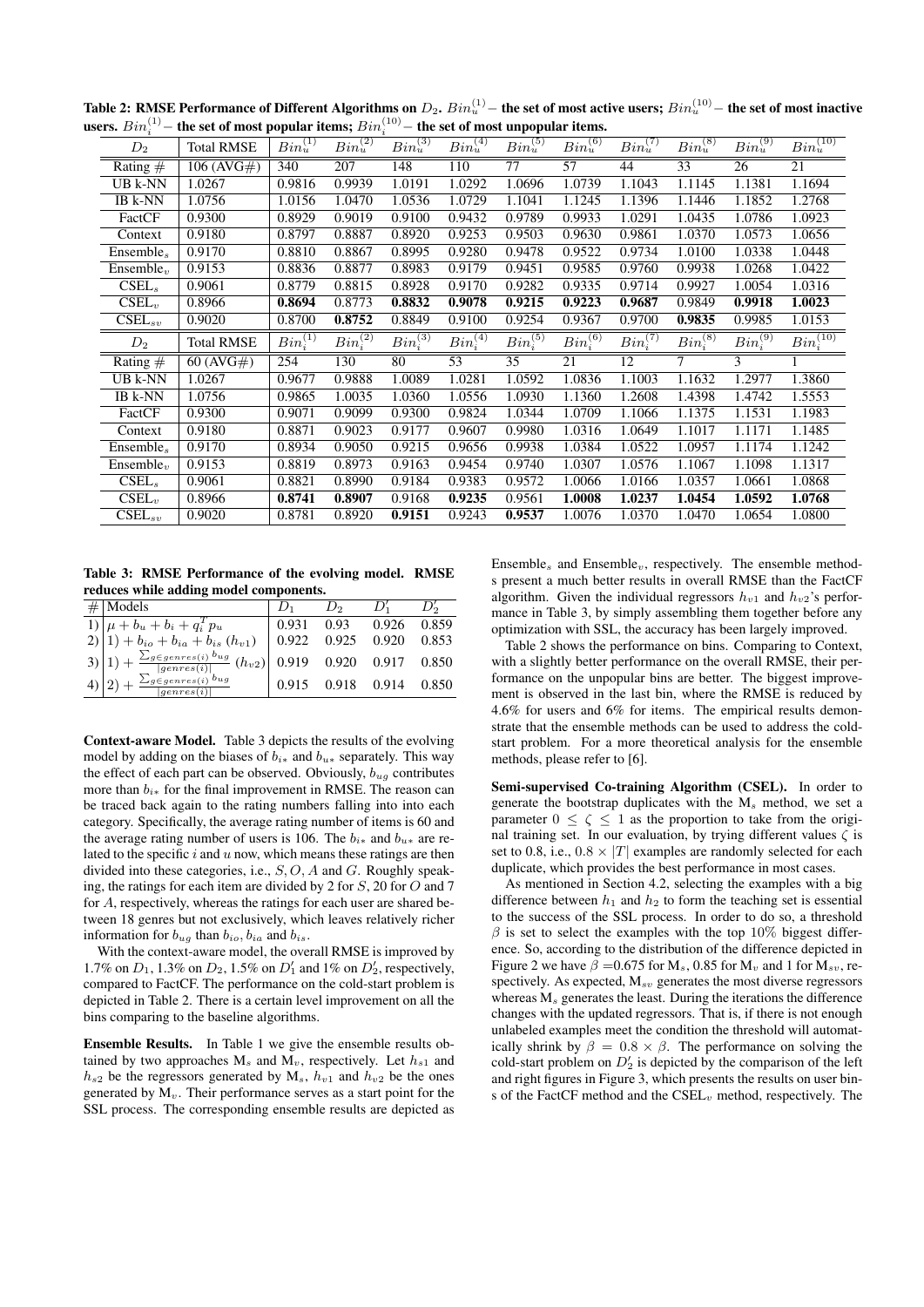

Figure 2: Difference Distribution between the Multiple Regressors Generated for the CSEL Methods (on  $D_2$ ). We estimate the difference between the predictions made by the multiple regressors generated with different methods, i.e., M*s*, M*<sup>v</sup>* and M*sv*. The threshold of difference is set according to the distributions for selecting the examples to form the teaching set.



Figure 3: Comparison between the FactCF algorithm (left) and  $CSEL_v$  (right) on the cold-start problem for  $D'_2$ . The average RMSE scores on user bins with different popularity are given.

RMSE on the cold-start bins drops dramatically. The performance on those bins are much more closer to the performance on the popular bins now. In other words, the distribution of RMSE becomes much more balanced than FactCF. Meanwhile, the performance on the popular bins has also been improved, which means the overall RMSE performance is generally improved. The improvement on the unpopular bins means the cold-start problem is well addressed in the sense that the predictions for the users and items that possess limited ratings become more accurate, which makes it possible to provide accurate recommendations for them.

Efficiency Performance. Roughly speaking, the cost of the algorithm is *t* times of the standard factorization algorithm since the individual models are re-trained for *t* times. In the experiments we found that teaching set size *N* has a big influence on convergence. We tried many possible values of *N* from 1*,* 000 up to 20*,* 000 with respect to the optimization effect and time efficiency, and found that  $20\%$  of the training set size is a good choice, e.g.,  $N = 8,000$  for  $D_1$  and  $N = 16,000$  for  $D_2$ , which leads to a fast convergence and optimal final results. Besides, we found the quality of the teaching set, i.e., difference and accuracy of the predictions made for the selected examples, has a even bigger impact on the performance and convergence of CSEL. With the methods described in Section 4.2 we managed to guarantee the best examples that satisfy the conditions are selected. The convergence point is set to when the RMSE in the validation set does drop any more for 2 iterations in a row. The entire training process is performed off-line.

Table 4: Diversity of the Individual Regressors  $h_1$  and  $h_2$  Preand Post- CSEL Methods

| я сэглэгийн б           |      |      |      |      |
|-------------------------|------|------|------|------|
| Methods                 |      | D,   |      |      |
| Before $CSELs$          | 0.43 | 0.45 | 0.4  | 0.45 |
| After CSEL <sub>s</sub> | 0.13 | 0.12 | 0.11 | 0.12 |
| Before $CSEL_v$         | 0.49 | 0.5  | 0.5  | 0.52 |
| After $CSEL_v$          | 0.15 | 0.11 | 0.12 | 0.1  |
| Before $CSEL_{sv}$      | 0.51 | 0.57 | 0.55 | 0.56 |
| After $CSEL_{sv}$       |      | 0.15 | 0.12 |      |

Table 5: Predictions made for the users and items with different popularity.

| Methods               | $x_{11}$ | $x_{12}$ | $x_{21}$ | $x_{22}$ |
|-----------------------|----------|----------|----------|----------|
| <b>Real Rating</b>    | 3        |          |          |          |
| FactCF                | 3.3124   | 3.2171   | 2.0155   | 3.7781   |
| Context               | 3.3084   | 3.4605   | 1.9560   | 4.2217   |
| Ensemble <sub>v</sub> | 3.2934   | 3.5071   | 1.8032   | 4.3433   |
| CSEL <sub>s</sub>     | 3.2313   | 3.4913   | 1.8351   | 4.241    |
| $CSEL_{v}$            | 3.1971   | 3.7655   | 1.5456   | 4.671    |

Diversity Analysis. The diversity of the regressors pre- and postperforming the CSEL Methods is depicted in Table 4 for all the datasets under estimation. Here diversity is defined as the average difference between the predictions made by the regressors. In the experiments we observed that the diversity drops rapidly when the accuracy goes up. At the point of convergence the regressors become very similar to each other and the ensemble of the results does not bring any more improvements at this point. As mentioned before diversity is an important condition to achieve a good performance. Apparently, simply distinguishing the teaching sets of the two regressors cannot help enough with maintaining the diversity and some strategies can be designed in this respect.

Moreover, when generating the multiple regressors with  $M_v$  or  $M<sub>s</sub>$  there is a setback on their performance, i.e.,  $h<sub>1</sub>$  and  $h<sub>2</sub>$  do not perform as good as the full model (Eq. 4) being trained on the full training set. For example, as shown in Table 3,  $h_{v1}$  and  $h_{v2}$  have a setback in accuracy compared to the full model. Although by simply assembling the two regressors together the accuracy can be brought back (see Table 1), some improvement could still be done in this respect to obtain an even better initial point at the beginning of the SSL process.

## 6.4 Qualitative Case Study

To have a more intuitive sense about how the algorithms work in different cases, we pick two users and two items from the dataset and look at their predictions. Let  $u_1$  be an active user and  $u_2$  be an inactive user,  $i_1$  be a popular item and  $i_2$  be an unpopular item. Then four examples  $x_{11}, x_{12}, x_{21}, x_{22}$  are drawn from the dataset with the given users and items, where  $x_{kj}$  is given by  $u_k$  to  $i_j$ . This way  $x_{11}$  is rated by an active user to a popular item whereas  $x_{22}$  is rated by an inactive user to an unpopular item, etc., and the performance of the algorithms on them can be observed. In this case study we pick the four examples that have the real ratings, *r*11*, r*12*, r*21*, r*22.

The results are given in Table 5, showing that providing accurate predictions also helps with personalization. That is, to recommend items that the end-user likes, but that are not generally popular, which can be regarded as the users' *niche* tastes. By providing more accurate predictions for these items, the examples such as